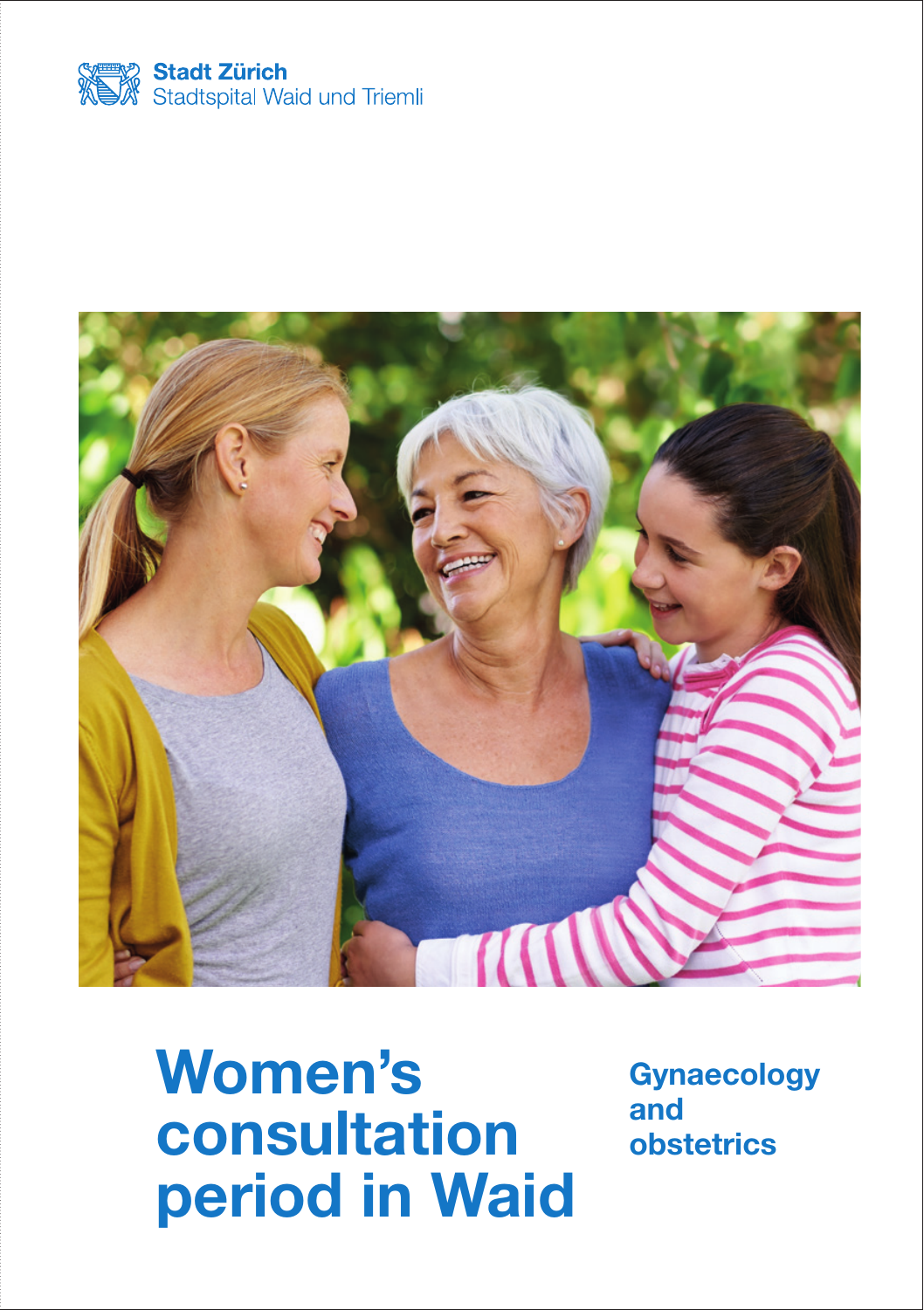#### **Our services**

# **Capable and sympathetic, we're here for you**

**Ever thought about the enormous Changes the female body experiences? We support you at every stage of your life – from the onset of puberty to care during pregnancy to the menopause.**





## **Gynaecology**

- − Precautionary examinations, annual gynaecological check-ups
- − Contraception and family planning
- − Consultation, education and therapy for:
- Breast-related issues
- Menstruation-related problems
- Lower abdominal pain
- Visible skin changes on genital exterior
- Gynaecological infections
- Menopause-related problems
- Basic investigation of urinary incontinence
- − Investigation, treatment and post-treatment care for gynaecological cancers
- − Ultrasound examinations (mammary and internal genital)



## **Obstetrics**

- − Pregnancy consultation
- − Pregnancy check-ups, including
- First trimester test with nuchal scan
- Diagnosis of developmental disorders, organ screening
- Doppler ultrasound
- − Consultation regarding prenatal diagnosis

If special investigations or operations are necessary, these will be performed in the Triemli Gynaecology and Obstetrics Clinic.